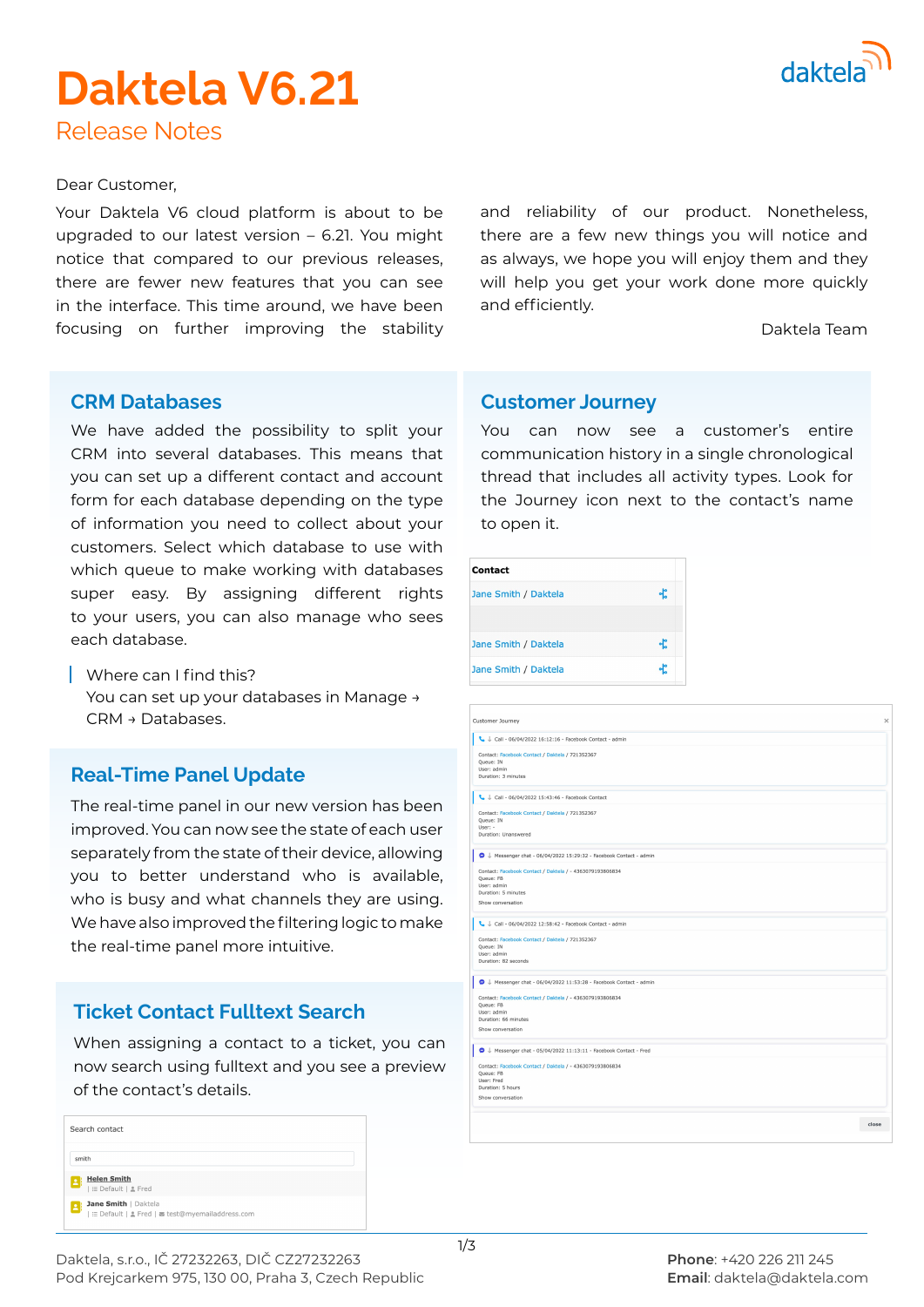

#### **Custom Field Metrics in Analytics**

We are continuing to make our Analytics a more and more powerful reporting tool. You can now create custom metrics from numerical data contained in your custom fields in Tickets and Campaign Records and use them in your Analytics.

- Where can I find this? Set up your custom field metrics in Manage → Analytics → Custom Field Metrics, then use
	- them in Reporting → Analytics.

# **Custom Fields**

When setting up your custom fields, we have added these new functionalities:

- For text area type custom fields, you can select the size of the text area depending on the expected amount of text that agents will need to enter.
- For selectbox, checkbox and radio button type custom fields, you can now move values up and down in the list or sort them alphabetically.



For custom fields in contact forms, you can now select to show them in incoming activity notifications.



### **Custom Incoming Activity Ringtone**

Did you find the default ringtone not loud or noticeable enough? Now you can upload your own recording and use it as a ringtone.

Where can I find this?

Upload your custom ringtone in Manage → Global settings → Custom notification sound.

### **Link to Activity Details**

If you need to send someone a link directly to the details of an activity, you can use http://yourcompany.daktela.com/listing/ activities/?activityDetail= followed by the unique name of the activity, e.g. activities\_624d9fc05208c1.79590769.

Where can I find this? The unique name of the activity is on the Activity tab in the activity details.

| $\times$<br>Call                               |                            |  |                     |                         |                                    |                          |  |
|------------------------------------------------|----------------------------|--|---------------------|-------------------------|------------------------------------|--------------------------|--|
| Activity list                                  |                            |  |                     |                         |                                    |                          |  |
| User                                           | Contact                    |  | Time                |                         | Recording                          | <b>Actions</b>           |  |
| admin                                          | Facebook Contact / Daktela |  | 06/04/2022 16:12:16 |                         |                                    | $\infty$<br>$\mathbf{Q}$ |  |
| Processing-activity<br><b>Activity</b><br>Call |                            |  |                     |                         |                                    |                          |  |
| Activity                                       |                            |  |                     |                         |                                    |                          |  |
| Time                                           | 06/04/2022 16:12:16        |  | Oueue               | <b>IN</b>               |                                    |                          |  |
| Title                                          | 721352367                  |  | Description         |                         |                                    |                          |  |
| User                                           | admin                      |  | Contact             | <b>Facebook Contact</b> |                                    |                          |  |
| Ticket                                         |                            |  | <b>Statuses</b>     | Nezájem                 |                                    |                          |  |
| Ringing time                                   | 00:00:04                   |  | Duration            | 00:03:14                |                                    |                          |  |
| Important                                      |                            |  | Priority            | $\mathbf 0$             |                                    |                          |  |
| NPS Score                                      |                            |  | Unique name         |                         | activities_624d9fc05208c1.79590769 |                          |  |
|                                                |                            |  | (i)<br>Id           | 250                     |                                    |                          |  |
| NPS Score note                                 |                            |  |                     |                         |                                    |                          |  |
|                                                |                            |  |                     |                         |                                    |                          |  |
|                                                |                            |  |                     |                         | Cancel                             | <b>Anonymise</b>         |  |

# **MS Office365 OAuth2**

We have made it super easy to authorise your Office 365 email queues using OAuth2. Simply log in to your Office365 account and your email queue will start working.

Where can I find this? Go to Manage → Queues → Email.